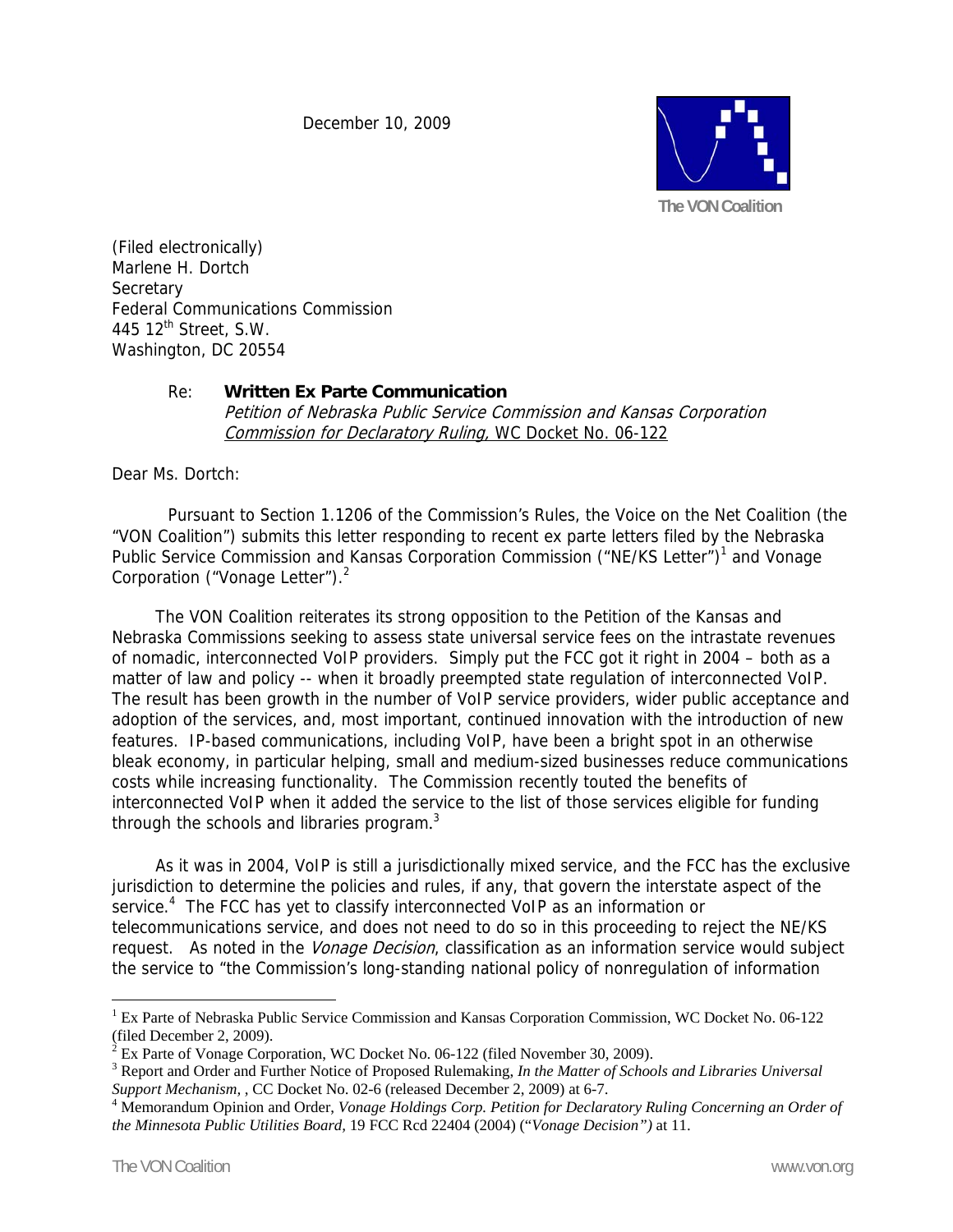services, particularly regarding economic regulation ... ."<sup>5</sup> Moreover, if the FCC ruled that interconnected VoIP was a telecommunications service, such service would be considered nondominant, competitive service and not subject to FCC entry to tariff requirements.<sup>6</sup> Thus any state requirements that impeded entry or imposed economic regulation would necessarily conflict with federal policy and "may actually harm consumers by impeding the development of vigorous competition."<sup>7</sup>

Indeed, the FCC stated in the Vonage Decision that it could not find any approach for separating the VoIP service into interstate and intrastate components for the purpose of enabling dual federal and state regulation to coexist, without negating federal policy and rules.<sup>8</sup> The Commission noted that the provision of tightly integrated services (such as a broadband connection, IP-compatible CPE with integrated capabilities for voice and video, that allows consumers to manage their personal communications) "greatly complicates the isolation of intrastate communication and counsels against patchwork regulation."<sup>9</sup> The Commission had the foresight to recognize even then that VoIP offered far more than a basic telephone service and any attempt to regulate "the 'Internet and other interactive computer services,' a phrase that plainly embraces [Interconnected VoIP] services." would frustrate Congress' stated policy to promote the continued development and preserve the competitive free market for Internet services.<sup>10</sup> As the Commission stated in the *Vonage Decision*, The prospect of the imposition of 50 or more sets of different economic regulations could severely inhibit the development of VoIP. The Commission's basic concerns were neatly summed up by the following:

We cannot, and will not, risk eliminating or hampering this innovative advanced service that facilitates additional consumer choice, spurs technological development and growth of broadband infrastructure, and promotes continued development and use of the Internet.

 The recent NE/KS letter demonstrates that USF is precisely the type of regulation that the Commission hopes to avoid. In the letter, the petitioners attempt to quantify the financial impact on VoIP providers paying USF retroactively but cannot do so with any certainty. "It is difficult to determine how much support the KCC could collect because the KCC does not know which, if any, providers are offering nomadic VoIP services in Kansas."<sup>11</sup> The New Mexico Public Regulatory Commission "cannot determine amounts owed by nomadic VoIP more definitively."12 The petitioners suggest that all the FCC need do is rule in their favor. Given the inability to allocate interstate and intrastate revenues accurately, such a decision would result in incongruous and burdensome regulation. For example, how will Kansas know which VoIP providers are operating in Kansas? Presumably there will need to be a registration requirement. Will Kansas be permitted to deny operating authority for companies that don't register or revoke the authority to those companies that register but do not pay? Who will be responsible for determining amounts owed in New Mexico and keeping abreast of current USF assessments? Moreover, the different state

 $\overline{a}$ 

 $<sup>5</sup>$  Id. at 13-14.</sup>

<sup>6</sup> Id. at 12.

<sup>7</sup> Id. at 13.

 $8$  Id. at 15. The Commission also importantly recognized that the use of VoIP customer billing addresses and phone numbers to assert state jurisdiction was pointless because customers could request phone numbers unrelated to their actual physical location or provide billing addresses from where the VoIP service is never used. Id. at 17-19.  $<sup>9</sup>$  Id. at 21.</sup>

 $10$  Id. at 23,

 $11$  NE/KS Letter at 2.

 $12$  Id.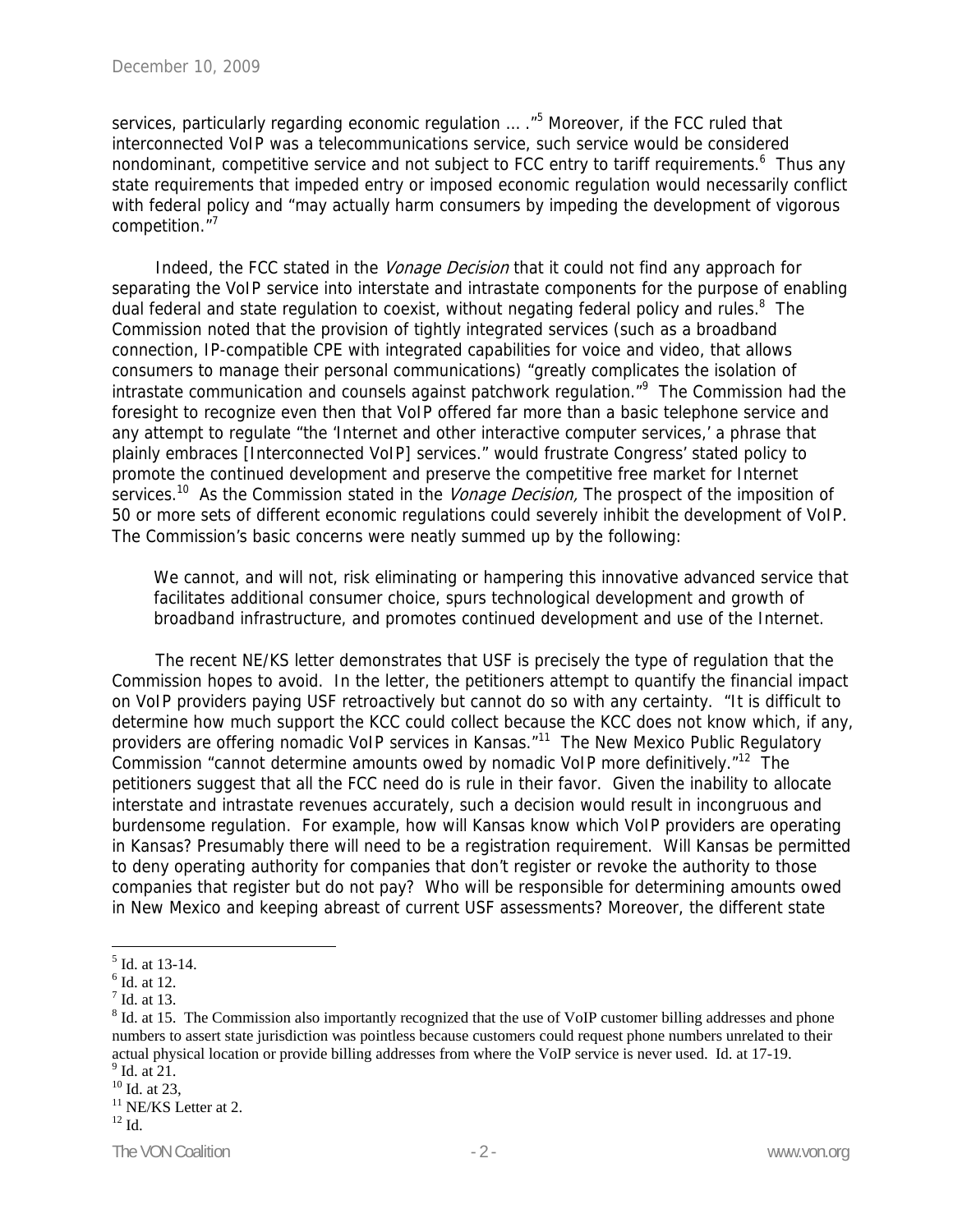rules for calculating a service provider's USF contribution level is precisely the type of regulation the FCC was trying to avoid in the *Vonage Decision*. We can only assume that the regulatory landscape will grow more fractured as additional states being to assess VoIP providers with state USF fees. In addition, the NE/KS request adds unnecessary complexity to significant issues pending before the FCC. For example, if the FCC transitions from a revenue-based contribution methodology to a numbers or connection-based system will VoIP providers be required to continue to somehow calculate intrastate revenue?

 The petitioners – regulators themselves -- are not even certain how many states have imposed USF contribution requirements on VoIP providers.<sup>13</sup> However, should the Commission grant the petition, the burden to know what states impose USF, how much the USF assessments may be, the process for calculating and remitting the fees, ascertaining whether these fees can be passed through to consumers, how to calculate intrastate revenues, how such fees may or must be shown on a customer invoice –will become the burden of VoIP providers, who in most cases will have no facilities, employees or any other physical presence in the state, and this burden will inevitably translate into additional costs for VoIP consumers.

 Vonage now takes the position that it does not object to paying state USF, should the FCC grant the states authority to impose USF assessments with certain conditions. Vonage asks that the FCC take action to eliminate the possibility of conflicting state assessment mechanisms by permitting providers to allocate subscriber revenues among the states on any reasonable basis, including primary use, billing address, phone number or E911 location, as long as such basis was used for all customers.<sup>14</sup> Vonage suggests that this process will give VoIP providers needed flexibility to choose how they handle USF or other similar obligations. While the Vonage proposal may simplify the process somewhat for Vonage and other Interconnected VoIP providers with similar back-office systems, unfortunately it falls far short from eliminating much of the time and expense that VoIP providers with a variety of different business plans will incur to comply with the myriad of state USF obligations. This time and expense could otherwise be directed to further deployment and innovation.

 The Commission must deny the KS/NE requests and take this opportunity to maintain and confirm that the *Vonage Decision* means what it says – that states are preempted from regulating interconnected VoIP. This will also put an end to the otherwise never-ending state commission rulemakings – such as those pending today in Connecticut,<sup>15</sup> Louisiana<sup>16</sup> and Texas<sup>17</sup> – asking whether these commissions have the authority to regulate interconnected VoIP, including requiring certification prior to operation. The prospect of state regulation – including multiple different regulations – will only serve to slow innovation, chill investment in VoIP, and raise costs for consumers. A clear Commission decision rejecting the NE/KS and Vonage requests and confirming preemption of all economic and entry regulation of Interconnected VoIP providers will provide the appropriate guidance to the states and enable VoIP providers to focus on serving consumers nationwide.

 $\overline{a}$ <sup>13</sup> NE/KS Letter at 3.

<sup>&</sup>lt;sup>14</sup> Vonage Letter at 2.

<sup>&</sup>lt;sup>15</sup> Scope of Proceeding and Request for Written Comments, Connecticut Department of Public Utility Control Docket No. 08-07-15PH02 (August 5, 2009).

<sup>&</sup>lt;sup>16</sup> Rulemaking to Study the Possible Development of Rules Applicable to Voice Over Internet Protocol, Louisiana Public Service Commission Docket No. R-28268 (July 23, 2009).

<sup>&</sup>lt;sup>17</sup> Request for Comment, Rulemaking Related to the Regulatory Treatment of Voice Over Internet Protocol Services, Public Utility Commission of Texas Project No. 37614 (November 10, 2009).